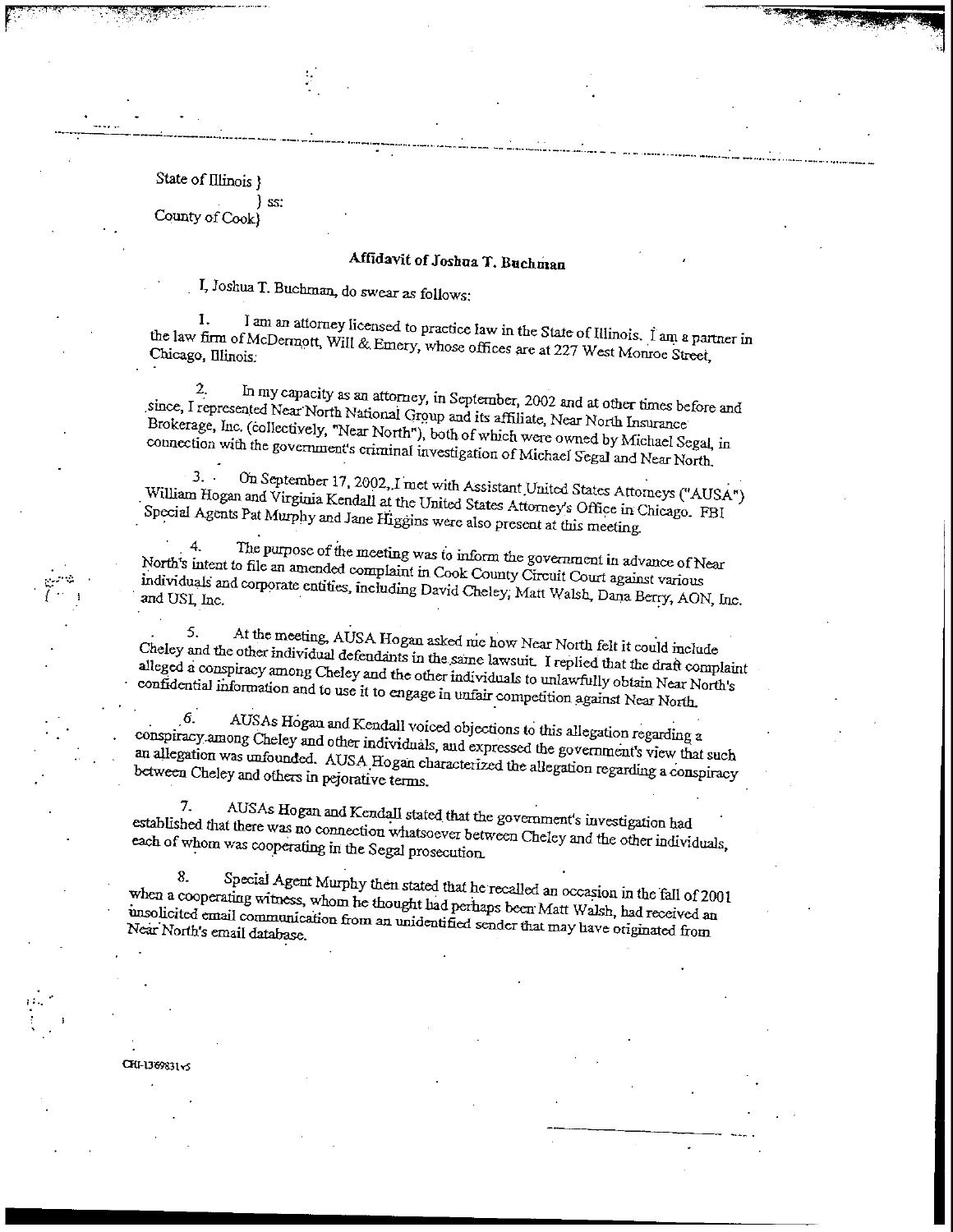9. As the meeting continued, AUSA Kendall stated that during its investigation the government tad not been inclined to interfere with the civil litigation by Near North alleging unfair competition and/or breach of non-compete agreements by witnesses cooperating with the government. AUSA Kendall also stated that the governments by witnesses cooperating with the conduct the cooperating witnesses bad engaged in  $\alpha$  is a state lead to  $\alpha$  North .

10. AUSA Kendall then stated that, if Near North filed a lawsuit containing allegations regarding Cheley and the cooperating witnesses that the government believed to be false or without sufficient basis in fact, the government would take that into account in determining whether to charge Near Near Near  $\mu$  is a superseding indicate that into account in RICO enterprise.

'II. Later on September 17, 2002,1 received a telephone message from AUSA Kendall regarding a confidential Near North email received by one of the government's cooperating witnesses in the fall of 2001. In the message, AUSA Kendall indicated that Special  $\frac{A}{A}$  and  $\frac{A}{A}$  in the finite of 2001. In the message, AUSA Kendall indicated that Special contact Murphy had informed her that the cooperation  $\epsilon$ FBI the day it was received and provided the FBI with ass who received that email contacted  $\epsilon$  FBI the day it was received and provided that  $\epsilon$ the FBI the day it was received and provided the FBI with a copy of it. AUSA Kendall said that the FBI and the cooperating witness decided to send a responsive e-mail that instructed the  $\frac{1}{2}$ s and the cooperating witness decided to send a responsive e-mail that instructed the metal email to "cease and deliver" AUSA Kendal in the metal of the confidential email to "cease and deliver" AUSA Kendal in th that the details of how the government and  $t$  is with  $\frac{1}{2}$  stolen endall indicated in her message supported the government's position that the consumers had handled the fall 2001 stolen email regard the government's position that the conspiracy charge in N

12. On September 20, 2002, I received a telephone call from AUSA Kendall in which  $\epsilon$  to the total Murphy-wanted to the that FBI Special Agent Murphy-wanted a telephone call from AUSA Kendall in which  $\frac{1}{2}$  the government's witnesses. We arranged to the september 23, 2002. The government's witnesses.  $\frac{1}{2}$ 

.13. On September 23, 2002,I.attended a meeting with AUSAs Hogan and Kendall, and FBI Special Agents Pat'Murphy and Jane Higgins. The purpose of the meeting was to discuss the issue of whether witnesses cooperating in the investigation and prosecution of' Michael Segal bad received confidential and/or privileged Near North emails from a third party.

14. Special Agent Murphy described a series of emails received by cooperating witnesses'Matt Walsh and Dana Berry that appeared to contain Near North confidential information, and the circumstances under which Special Agent Morth Confidential Agent Murphy said the circumstances under which Special Agent Murphy said the circumstances under which Special Agent Murphy said the circumst  $T_{\text{max}}$  and the bit can in the fall of 2001 and on March 4  $\alpha$  5,2002. The said they were received. These emails were sent in the fall of 2001 and on March 4 & 5, 2002. Murphy said that in one instance he obtained emails dated March 4, 2002 and March 5, 2002 from Dana Berry that  $\epsilon$ ared to have been exchanged between  $B_{\text{max}}$  and March 5, 2002 from Dana Berry that to we come of the emails from Lisa Fisher to Dana Berry and someone named "Lisa Fisher." Accord and Murphy, one of the emails from Lisa Fisher  $R_{\text{max}}$ to Murphy, one of the emails from Lisa Fisher to Dana Berry contained a privileged and confidential email between Michael Segal and his attorney, Harvey Silets. Special Agent  $M$ urphy advised that the attached privileged material had been deleted. Special Agent  $\frac{1}{2}$  vided to him.

15. AUSA Kendall and Special Agent Murphy both stated-that at the time they learned of these email interceptions in the fall of 2001 and the stated that at the time they the measurement to Walsh and Berry were obtained the spring of 2002, it did not occur to that the emails sent to Walsh and Berry were obtained to the spring of 2002, it did not occur to them that the emails sent to Walsh and Berry were obtained through illegal activity, such as computer hacking.

**CHM 369831 v5**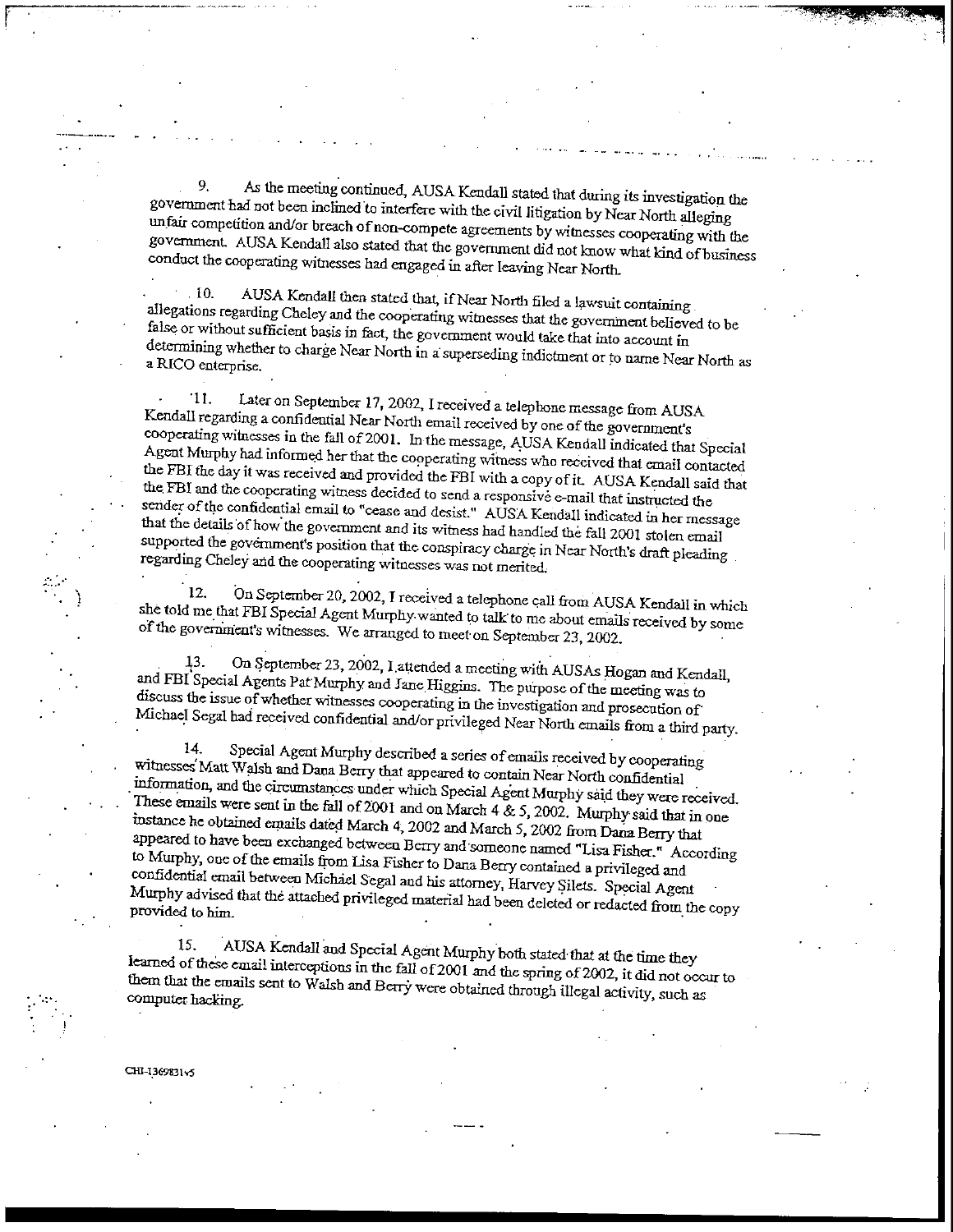16, Special Agent Higgins did not participate actively in the discussions at the meetings on September 17 and on September 23, 2002, and made no substantive, verbal contributions to the issues being discussed in the seperature  $\mu$ s and made no substantive verbal  $\sigma$ contradict or take issues with anything  $\Lambda$ USAs  $\overline{H}$  and  $\overline{H}$  and  $\overline{H}$  and  $\overline{H}$  and  $\overline{H}$  and  $\overline{H}$  and  $\overline{H}$  and  $\overline{H}$  and  $\overline{H}$  and  $\overline{H}$  and  $\overline{H}$  and  $\overline{H}$  and  $\overline{H}$  and  $\over$ contradict or take issue with anything AUSAs Kendall and Hogan and Special Agent Murphy said, nor did she make any statement that indicated that the government possessed information that emails sent to Walsh and Berry may have been obtained through computer hacking performed by David Cheley.

17. On approximately October *2,*2002, Near North filed a motion for leave to file an  $\frac{1}{\sqrt{2}}$  calculation in its civil litigation is  $\frac{1}{\sqrt{2}}$ . Near North filed a motion for leave to file an On October 3, 2002, one day later, the Government County Circuit Court, Case No. 02 CH 01595 On October 3, 2002, one day later, the Government caused a grand jury subpoena to be issued<br>and served on Near North, requesting inter alia all documents, materials, interviews, and evidence that supported the allegations in the Near North civil complaint filed the previous day.

FURTHER AFFIANT SAYETH NOT.

*'*Joshua T. Bucfiman, Esq.

 $S. K$ 

Witness

My commission expires:



CHI-1369831v5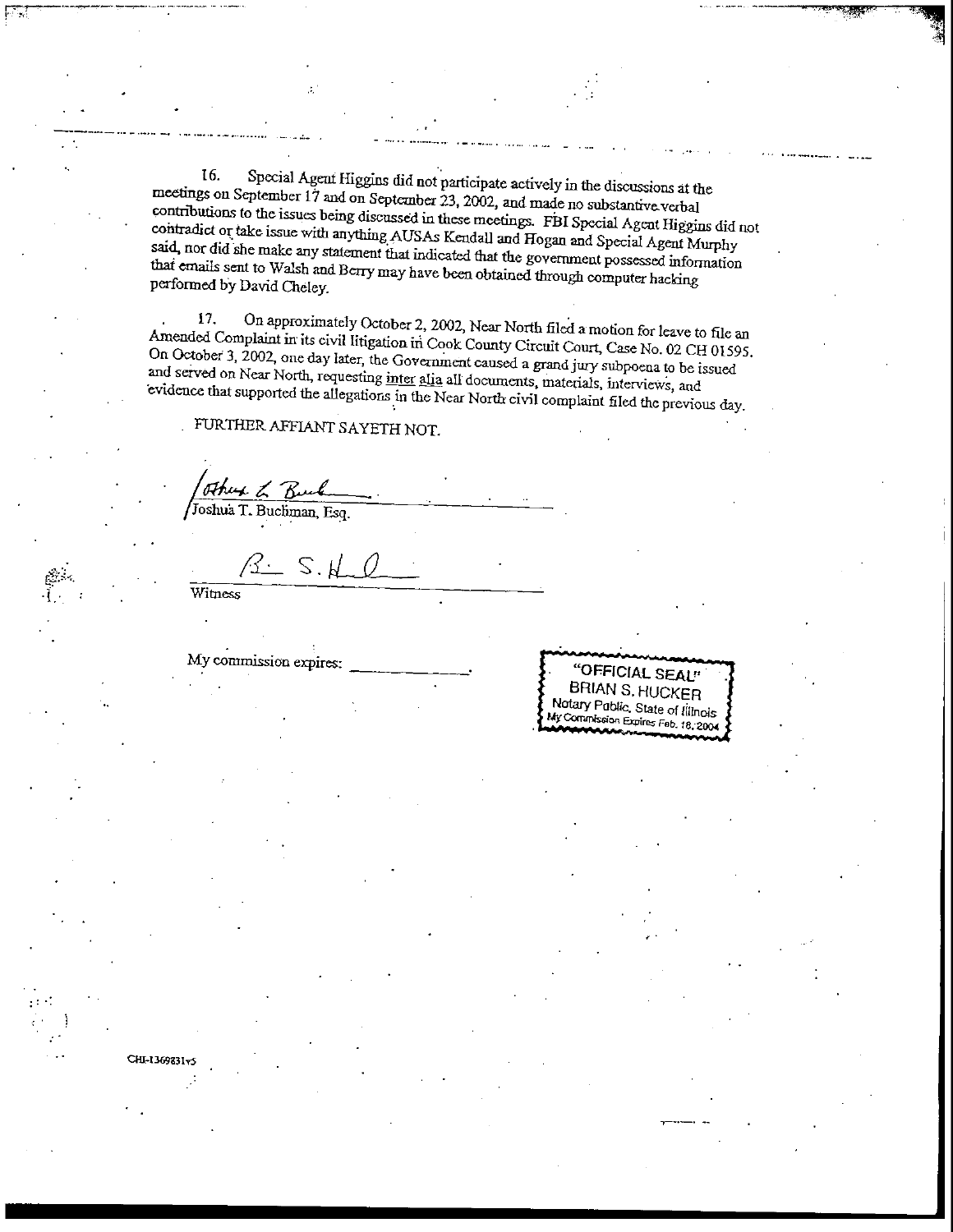指明器 Case 1:02-cr-00112 Document 112 Filed 07/10/03 Page 6 of 6 书